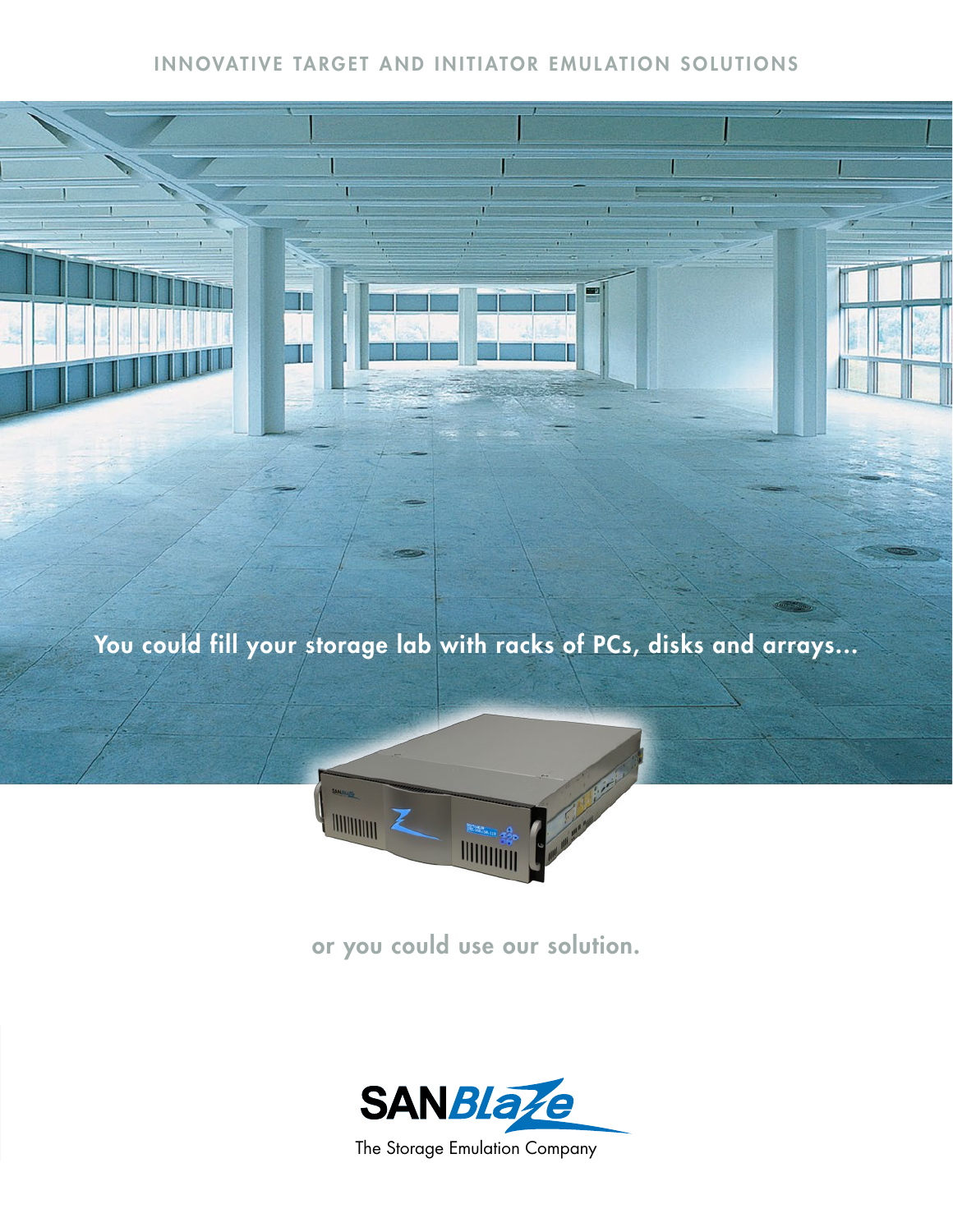IF YOU NEED TO TEST YOUR SOFTWARE'S ABILITY TO ADDRESS 1000 4TB DRIVES, AT FULL LINE RATE, HOW WOULD YOU SET THAT TEST UP IN THE LAB?

COULD YOU EASILY BUILD A LAB DIVERSE ENOUGH TO TEST YOUR HARDWARE'S ABILITY TO INTEROPERATE WITH 15 DIFFERENT DEVICES FROM 5 DIFFERENT STORAGE VENDORS?

#### WHEN IS SOMETHING EVEN BETTER THAN THE REAL THING?

In many storage testing and development scenarios the prospect of using actual equipment is daunting – too expensive, too much power required, too much time to set up and administer.

On the other hand, emulation technology provides design, verification and test engineers the ability to simulate a variety of conditions with the flexibility, scalability and speed that would be impossible to attain with actual devices.

#### Emulation technology is ideal for:

- **Storage developers** conducting first pass testing during a development cycle as a proof of concept
- **Test engineers** who test products for bugs and interoperability, measure performance and conduct compliance tests
- **QA engineers** when conducting final tests to ensure the quality of a production shipment
- **Manufacturing engineers** who need flexible, scalable, automated environments to produce products accurately and cost effectively
- **Marketing engineers** who perform performance and product comparison testing

Emulation decreases the complexity of a lab environment and for many tasks (performance testing, error injection, etc.) provides better functionality than the real thing. Emulation offers a cost and time savings while increasing test functionality.

#### INTRODUCING THE INDUSTRY'S MOST ADVANCED STORAGE EMULATION SOLUTIONS



SANBlaze manufactures target and initiator emulators for FCoE, Fibre Channel, iSCSI, SAS and other storage protocols. Our highly configurable systems are unique in their ability to emulate actual storage devices. Our target emulators allow you to create read/write drives and tapes, control latency and configure error conditions. Our initiator emulators behave as a real initiator, not just a traffic generator or protocol tester, providing real login and command control.

SANBlaze solutions are used by numerous storage hardware and software vendors, as well as large enterprises to improve test functionality while reducing costs. Our commitment to meet customer requests for new features and product enhancements enables us to stand alone in the storage test systems industry.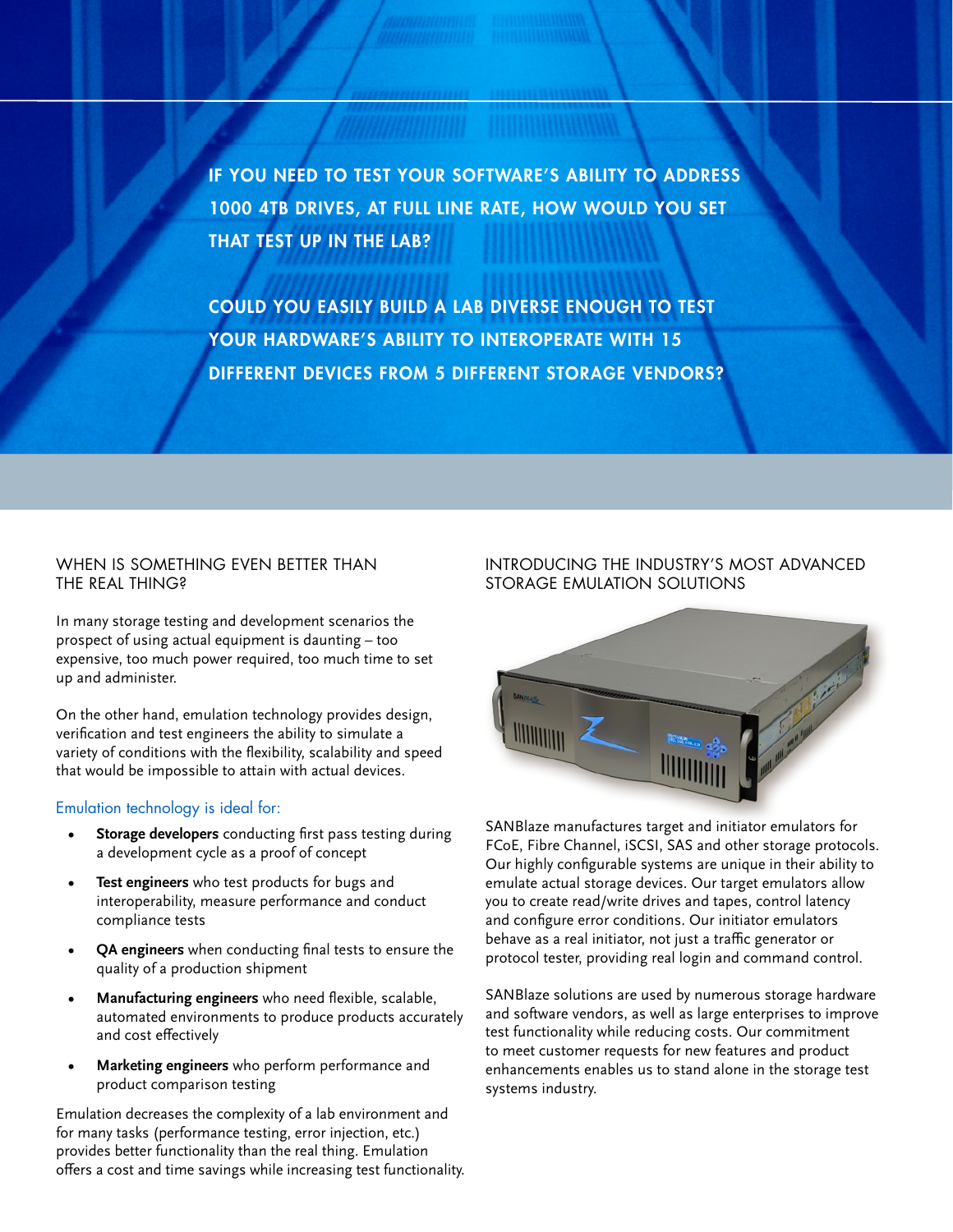# FLEXIBLE AND POWERFUL FEATURE SET

## Flexible User Interface

Powerful web-based GUI allows you to quickly create, save and restore configurations. Efficiently build a large number of formatted drives, create a predictable bad drive or generate custom commands to simulate initiator test cases. All functionality found in the GUI is also available from a CLI interface and can be automated using scripting.

### **Performance**

SANBlaze systems can act as a wire speed device. BlazterMode™ allows read/write tests to run at full line rates across all ports, whether it's 8G/16G Fibre Channel, 10G FCoE, iSCSI or 6G/12G SAS. Run tests that eliminate the latency associated with real drives or add latency in millisecond increments in a predictable manner. Track round trip performance statistics between initiator and target.



## **Configurability**

Each port on the system can be configured in target or initiator mode. Specific characteristics can be set to customize your disk drive, tape drive, array or PC test environment. Place a device under test (DUT) between an initiator port and a target port. Generate traffic and inject errors on either side of the DUT.

### Vendor Specific Devices

With our profiling functionality you can configure an emulated device to look and behave like a specific vendor disk drive, tape drive or array. Numerous parameters can be changed, such as vendor ID and world wide node name. Define mode, diagnostic and custom inquiry pages to create vendor specific test environments. Generate and import disk, tape or array profiles directly from any connected device.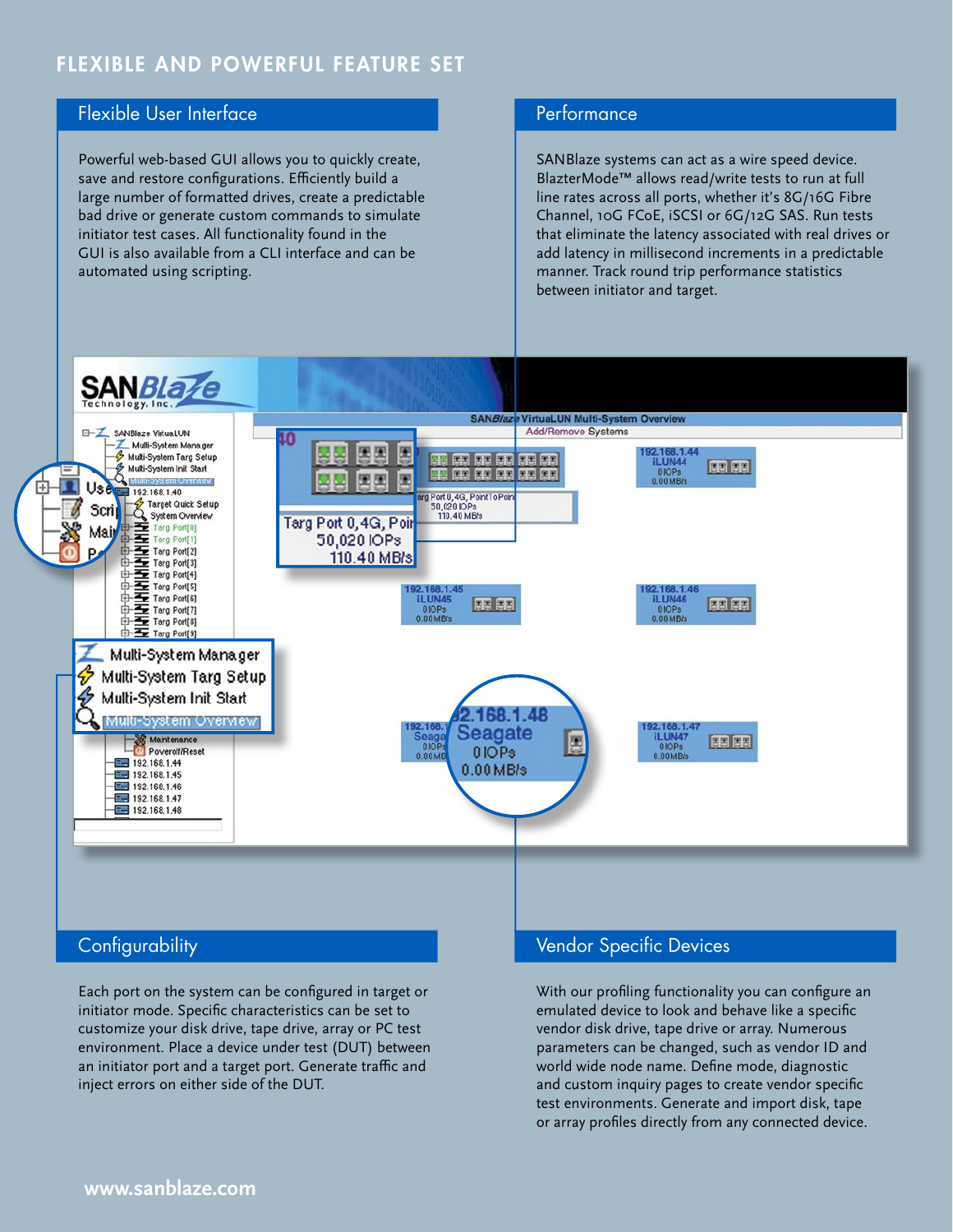# TARGET EMULATION

SANBlaze target emulation systems for FCoE, Fibre Channel iSCSI and SAS provide a virtual, extremely cost-efficient configurable environment for SAN and network product development, testing, manufacturing and QA.

The systems reduce the need to deploy large farms of physical "scratch" disks or tapes, providing port density, high performance, non-volatile media at a fraction of the cost of physical disks or tapes.

The ability to add latency, have differing read/write sizes, inject a wide variety of errors and save and restore multiple disk configurations provides a flexible and invaluable tool for development, test and QA labs.

#### Multiple Disk Configurations

SANBlaze target emulator solutions provide the ability to configure from 1 to 512 disks or "LUNS" per port, allowing a 24 port system the ability to simulate over 12000 drives or tapes. These configurations can be saved and retrieved via a web based interface or script.



LUNS characteristics can be easily configured, from basic functions like size and latency, to complex settings such as Queue depth, mapping and user definable mode pages.

#### Performance Testing

SANBlaze target emulation systems perform target reads and writes at full line speed. For example, a 4 port FCoE system will allow for four 10G FCoE ports to execute reads and writes at full line rates each. This full line rate throughput allows for testing to be done against a fast, predictable target with near zero latency.

Trace mode allows a SANBlaze system to trace every I/O generated or received to quickly identify and resolve errors.

*"We have been using SANBlaze products to generate traffic in our lab due to the reliability, flexibility, and their super high quality support. The ability to script traffic and error generation* down to a target/LUN is immensely useful. Add *to that the ablity to capture FCoE traffic, and the ability to save and restore configurations that include WWNs, make life real easy.*"

— Gayle Noble, QA Engineer, Virtual Instruments

#### Error Injection and Bad Drive Testing

DVT and Test Labs are often tasked with testing the error recovery capability of their product in the face of errors that previously have been difficult to create in a predictable manner. SANBlaze target emulation systems can emulate exact conditions, on command, and remain in the error state for a specific number of I/Os or indefinitely, allowing qualification engineering to characterize the ability of its products to deal with specific error cases.

SANBlaze's software can also be scripted to simulate a large number of errors including: queue-full, lost I/Os, long latencies (seconds to minutes), read and write overruns and underruns, and check conditions with any SenseKey/ASQ/ ASC combination.

| <b>LUN 0 Configuration</b> |                                                                             |                                      | <b>LUN 0 Profiling</b> |                            |                      |             | <b>LUN 0 Error Conditions</b> |  |  |
|----------------------------|-----------------------------------------------------------------------------|--------------------------------------|------------------------|----------------------------|----------------------|-------------|-------------------------------|--|--|
|                            |                                                                             |                                      |                        | Port: 0 : [eth1] Target: 0 |                      |             | : LUN: 0 : Error Conditions   |  |  |
| <b>Error Type</b>          |                                                                             |                                      |                        |                            |                      |             |                               |  |  |
| <b>Busy</b>                | $Count = 0$                                                                 | Between=0                            | Passes=0               | $Opcode="$                 | $LBA =$              | $Delay = 0$ |                               |  |  |
| QueueFull                  | $Count = 0$                                                                 | Between=0                            | Passes=0               | Opcode="                   | $LBA =$              | $Delay = 0$ |                               |  |  |
| ReadUnder                  | Count=0                                                                     | Between=0                            | Passes=0               | Opcode=                    | $LBA =$              | $Delay = 0$ |                               |  |  |
| ReadOver                   | $Count = 0$                                                                 | Between=10                           | Passes=0               | $Opcode="$                 | $LBA =$              | $Delav = 0$ |                               |  |  |
| ReadCorrupt                | Count=0                                                                     | Between=0                            | $Pases = 0$            | $Opcode="$                 | $LBA =$              | $Delav = 0$ |                               |  |  |
| WriteUnder                 | $Count = 0$                                                                 | Between=0                            | Passes=0               | Opcode="                   | $LBA =$              | Delay=0     |                               |  |  |
| WriteOver                  | $Count = 0$                                                                 | Between=10                           | Passes=0               | $Opcode="$                 | $LBA =$              | $Delay = 0$ |                               |  |  |
| <b>WriteCorrupt</b>        | $Count = 0$                                                                 | Between=0                            | Passes=0               | Opcode="                   | $LBA =$              | Delay=0     |                               |  |  |
| OutOrderData               | $Count = 0$                                                                 | Between=0                            | Passes=0               | $Opcode='$                 | $LBA =$              | $Delay = 0$ |                               |  |  |
| CheckCond                  | Count=0                                                                     | Between=0                            | Passes=0               | Opcode="                   | LBA <sub>n</sub> *   | Delay=0     |                               |  |  |
|                            |                                                                             | Key= 0x00<br>$ABC=00$<br>$ASCO = 00$ |                        |                            |                      |             |                               |  |  |
| <b>BadStatus</b>           | $Count = 0$                                                                 | Between=0                            | Passes=0               | Opcode="                   | $LBA =$              | $Delay = 0$ |                               |  |  |
|                            | $Type = 00$                                                                 |                                      |                        |                            |                      |             |                               |  |  |
| Drop                       | Count=0                                                                     | Between=0                            | Passes=0               | $Opcode="$                 | $LBA =$              |             |                               |  |  |
| DropRsp                    | Count=0                                                                     | Between=0                            | Passes=0               | Opcode="                   | $LBA =$              | $Delay = 0$ |                               |  |  |
| Abort                      | Count=0                                                                     | Between=0                            | Passes=0               | $Opcode="$                 | $LBA =$              |             |                               |  |  |
| <b>AbortRsp</b>            | Count=0                                                                     | Between=0                            | Passes=0               | $Opcode="$                 | $LBA =$              | Delay=0     |                               |  |  |
| Delay                      | $Count = 0$                                                                 | Between=0                            | Passes=0               | $Opcode="$                 | $LBA =$ <sup>*</sup> | Delay=0     |                               |  |  |
| <b>BadBlockTable</b>       | LBA list=                                                                   |                                      |                        |                            |                      |             |                               |  |  |
| <b>EchoOnErr</b>           | Send FC Echo on each error sent                                             |                                      |                        |                            |                      |             |                               |  |  |
| LogOnErr                   | C LOG each error sent to /var/log/messages and trace file<br>View           |                                      |                        |                            |                      |             |                               |  |  |
| ClearErrOnLUR              | □ Clear Pending error conditions when the lun receives a Logical Unit Reset |                                      |                        |                            |                      |             |                               |  |  |

Error conditions can be set to trigger on a number of conditions including time intervals, number of I/Os, specific commands or a range of LBAs. Errors can be combined or scripted to simulate deteriorating drive conditions, in a predictable and repeatable fashion.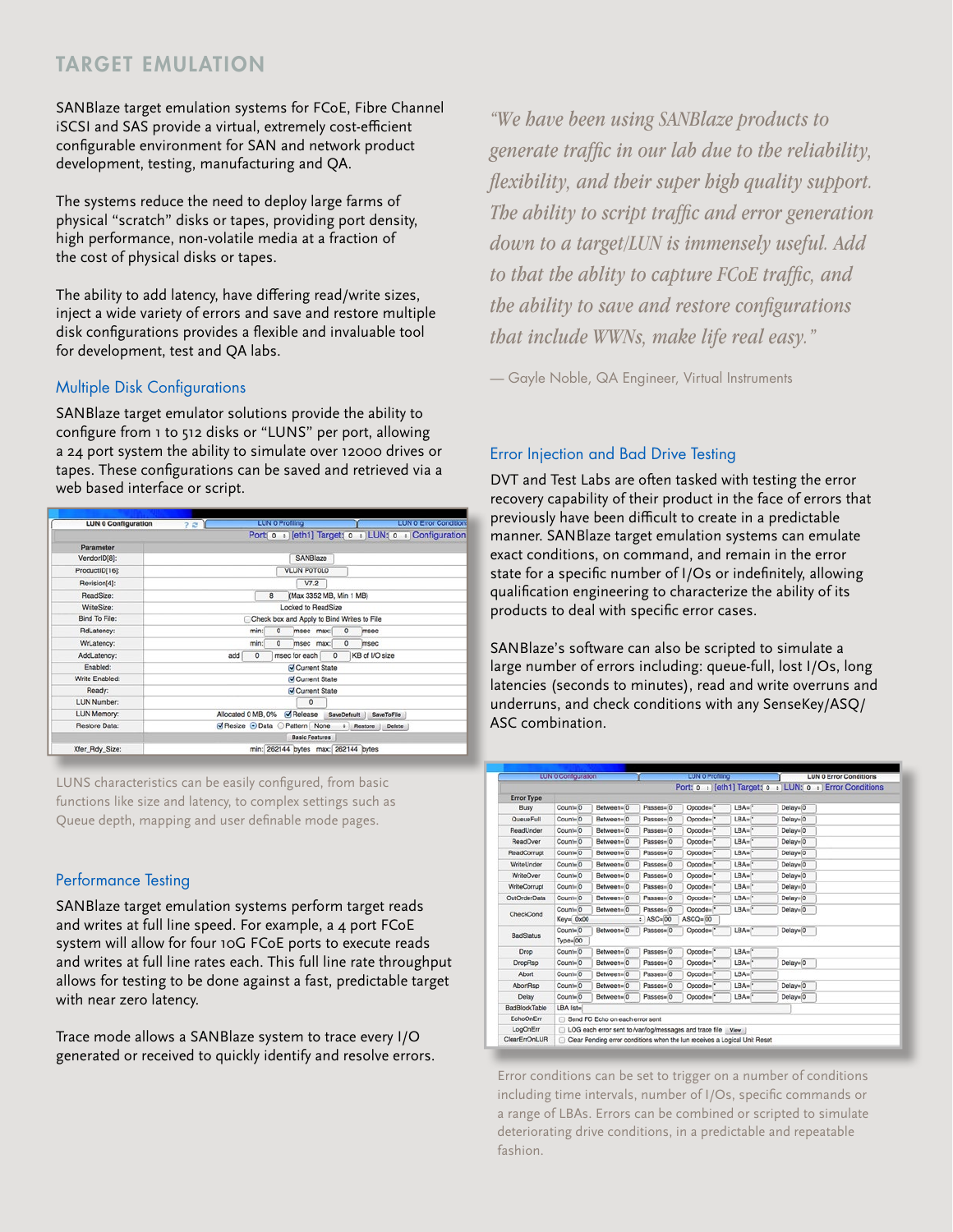# INITIATOR EMULATION

SANBlaze Initiator Emulation provides simulation of a single to hundreds of Initiator ports. In many development and test instances, the software eliminates the need for multiple physical devices, such as a rack of PCs, providing a stress and performance testing solution in a compact and easily manageable footprint. Initiator emulation runs standalone or in conjunction with SANBlaze Target Emulation software for an end-to-end solution.

As with all SANBlaze products, the Initiator Emulator provides unparalleled advantages over the real thing: smaller footprint, lower power consumption, centralized management and control and lower cost of ownership.

Features such as read/write/compare testing, error injection and a custom command builder provide the ideal environment in which to simulate Initiator test cases via script or an easy to use web interface.

#### SANBlaze Initiator Emulator Key Features

- 
- High density, easily managed Initiator ports in
- Multiple systems, centrally managed, can emulate 100s of devices
- 
- 
- Error injection capabilities
- 
- Measure throughput and latency
- Custom command builder
- 
- Full featured Command line and scripting support

| <b>LUN 0 Status</b>                   |                                                                                                                                                                                                                                                                                                      |                       | <b>LUN 0 Tests</b>                                                                                                                                               |                                                                                                                                                                |             |                      | <b>LUN 0 Generic VO</b> |              |             |                            |
|---------------------------------------|------------------------------------------------------------------------------------------------------------------------------------------------------------------------------------------------------------------------------------------------------------------------------------------------------|-----------------------|------------------------------------------------------------------------------------------------------------------------------------------------------------------|----------------------------------------------------------------------------------------------------------------------------------------------------------------|-------------|----------------------|-------------------------|--------------|-------------|----------------------------|
|                                       |                                                                                                                                                                                                                                                                                                      |                       |                                                                                                                                                                  | Port: 1 : [eth2] Target: 0                                                                                                                                     |             |                      | LUN: 0 :<br>$\div$      |              | Generic I/O |                            |
| Timeout<br>Page(Hex)                  |                                                                                                                                                                                                                                                                                                      |                       | PageControl<br>SubPage(Hex)                                                                                                                                      |                                                                                                                                                                |             |                      |                         |              | LBA(Hex)    |                            |
| $\mathbf 0$                           | $\mathbf{0}$                                                                                                                                                                                                                                                                                         |                       | Current<br>$\mathbf{0}$                                                                                                                                          |                                                                                                                                                                |             | ٠                    |                         | $\mathbf{0}$ |             |                            |
| Auto Increment<br><b>Repeat Count</b> |                                                                                                                                                                                                                                                                                                      |                       | <b>Read After Write</b>                                                                                                                                          |                                                                                                                                                                |             | Initiator            |                         | Protect      |             | RefTag(Hex)                |
|                                       |                                                                                                                                                                                                                                                                                                      |                       |                                                                                                                                                                  |                                                                                                                                                                | $\mathbf 0$ | $\ddot{\phantom{1}}$ | 0                       |              |             | $\mathbf 0$                |
|                                       |                                                                                                                                                                                                                                                                                                      | Read I/O Type [Block] |                                                                                                                                                                  |                                                                                                                                                                |             |                      | <b>Read To File</b>     |              |             |                            |
|                                       | <b>Inquiry</b>                                                                                                                                                                                                                                                                                       | $\div$                | <b>Delete</b><br>Edit<br>Help<br>Copy                                                                                                                            |                                                                                                                                                                |             |                      |                         |              |             |                            |
|                                       | AllowMediumRemoval<br>Inquiry<br>Ret InquiryVPD<br>LogSense<br>ModeSense6<br>ModeSense10<br>PersistResIN<br>PreventMediumRemoval<br><b>ReadBuffer</b><br>ReceiveDiagnostic<br>Release<br><b>ReportLUNs</b><br>RequestSense<br>Reserve<br><b>TestUnitReady</b><br>Read6<br>Read10<br>Read12<br>Read16 |                       | [Block]                                                                                                                                                          |                                                                                                                                                                |             |                      | <b>Write Enable</b>     |              | From File   |                            |
|                                       |                                                                                                                                                                                                                                                                                                      |                       | Help<br><b>Delete</b><br><b>Sit</b><br>Copy                                                                                                                      |                                                                                                                                                                |             | Ø                    |                         |              |             |                            |
|                                       |                                                                                                                                                                                                                                                                                                      |                       | <b>Service Action</b>                                                                                                                                            |                                                                                                                                                                |             |                      | <b>Type Code</b>        |              |             |                            |
|                                       |                                                                                                                                                                                                                                                                                                      |                       | ٠                                                                                                                                                                |                                                                                                                                                                |             |                      | ٠                       |              |             |                            |
|                                       |                                                                                                                                                                                                                                                                                                      |                       | 12 00 00 02 00 00<br>hed:<br>I/O returned 58 bytes from device Bl:T0:L0<br>000000000: 00<br>0 <sup>0</sup><br>bo0000010:<br>56<br>56<br>b00000020:<br>b00000030: | 05 32 35 38 10 32 53 41 4e 42 6c 61 7a 65<br>4c 55 4e 20 50 30 54 30 4c 30 20 20 20 20 20<br>37 2e 32 30 30 30 30 32 30 30 30 30 30 31 31<br>30 64 38 31 66 63 | 30 30       | 00 00                |                         |              |             | 25<br><b>VLUN</b><br>V7.20 |

Generate a wide variety of conditions, from basic read/write testing or individual SCSI commands to custom writes of specific size, byte offset and address.

#### Director Class Switch Testing

The SANBlaze Initiator Emulation solution running in a SANBlaze GargantuLUN system can provide up to 24 Fibre Channel or 48 SAS Initiator ports in a 3U chassis. Multiple 3U systems can be combined to provide a very high density solution in a compact form factor, enabling you to replace racks upon racks of 1U PCs needed to provide the same test functionality. Coordinated events such as simulating hundreds of simultaneous logins via script or a single mouse click provide a level of automation unavailable in existing solutions.

*<sup>o</sup>SANBlaze provides a configurable and scalable environment, making it an invaluable lab tool. By varying configuration and error conditions in a virtual Fibre Channel environment instead of a physical One, we complete far more comprehensive testing in less time, and ultimately sborten <u>Our time-to-market.</u>* 

— Charlie Kraus, LSI Logic